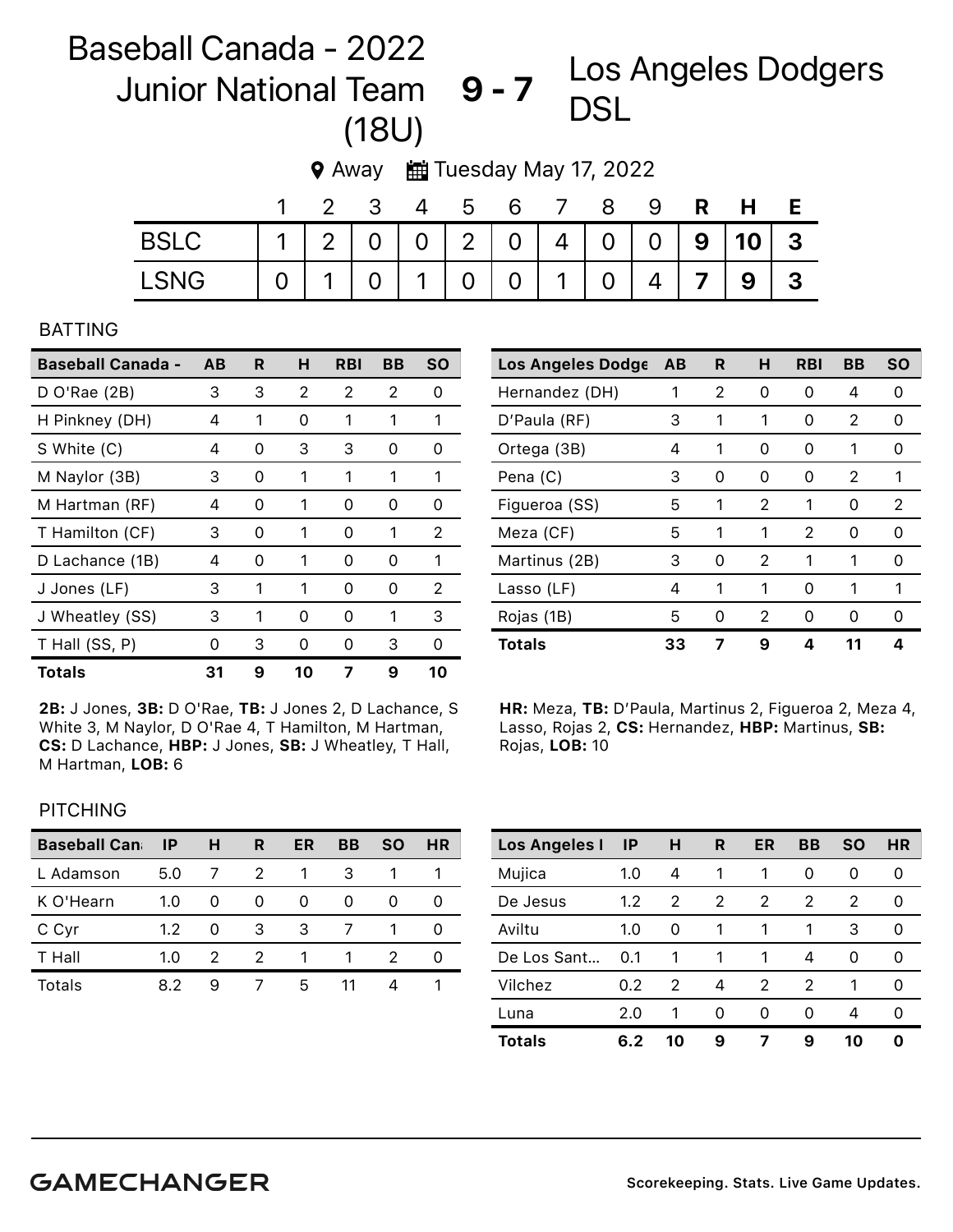P-S: C Cyr 51-16, K O'Hearn 8-5, T Hall 29-17, L Adamson 79-40, WP: C Cyr 3, T Hall 2, HBP: L Adamson, BF: C Cyr 11, K O'Hearn 3, T Hall 7, L Adamson 24